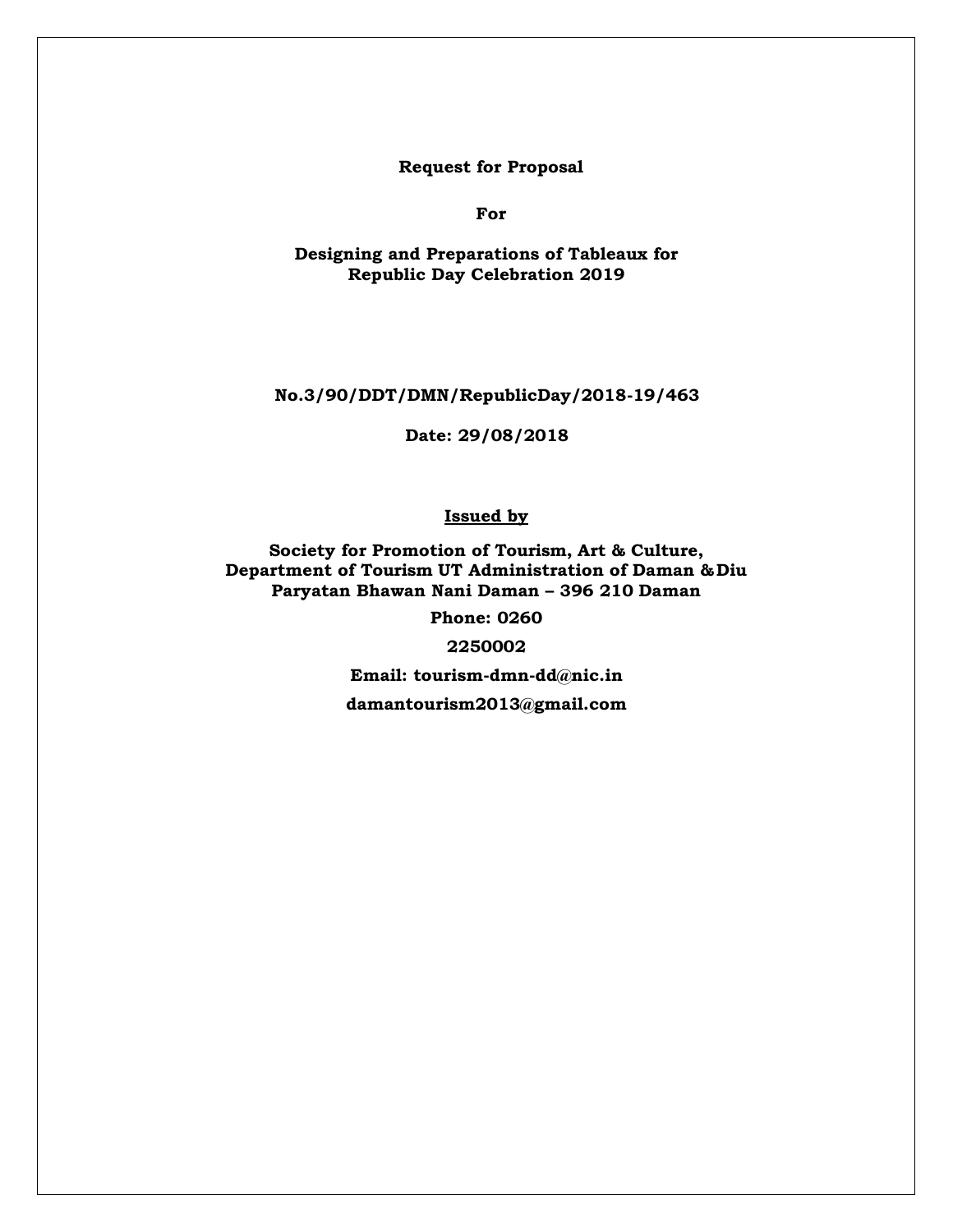#### **TENDER NOTICE**

The Society for Promotion of Tourism, Art & Culture, Department of Tourism, UT Administration of Daman & Diu, invites tenders from interested agencies to conceptualize, design, fabricate, and display a Tableaux of Daman & Diu for the Republic Day Parade, 2019.

Agencies are requested to submit their technical and financial bids by the hardcopies of technical bid and financial bid in separate envelopes to the Member Secretary (SPOTAC), Department of Tourism, Paryatan Bhavan, Behind Nani Daman Bus Stand, Nani Daman- 396210, Daman. The last date for receiving the bids is 07/09/2018, 13:00 AM.

The Society for Promotion of Tourism, Art & Culture, Department of Tourism, UT Administration of Daman & Diu reserves the right to accept/reject/cancel the tender at any time without assigning any reason. No correspondence in this regard shall be entertained.

> Sd/- Member Secretary SPOTAC, Daman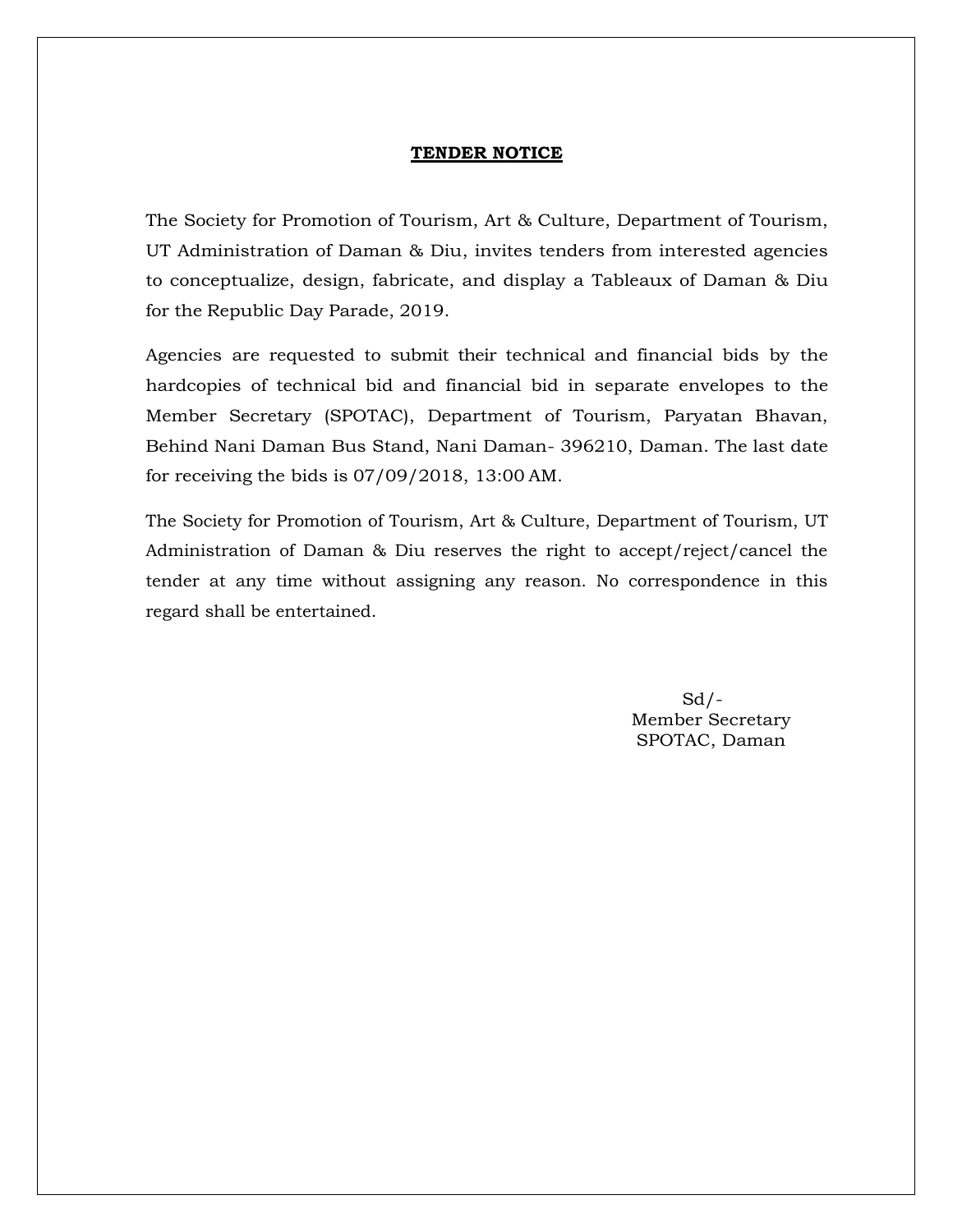#### **TENDER DOCUMENT**

## **Terms and Conditions/Guidelines for submission of proposals**

- 1. The bidder has to comply with the guidelines in respect of tableaux as specified by the Ministry of Defence from time to time. The Annexure-II contains some of the guidelines of the Ministry of Defence available with the Department of Tourism, UT Administration of Daman & Diu.
- 2. **Tender Fees:** The agency will have to submit a tender fee of amount Rs. 1000/- (Rupees One Thousand only) in favour of the MEMBER SECRETARY (SPOTAC), Daman payable at Daman.
- 3. **EMD:** The agency will have to forward the application along with the Earnest Money deposit (EMD) of Rs. 1,00,000/- (Rupees One Lakh only) in the form of Bank guarantee in favour of the MEMBER SECRETARY (SPOTAC), Daman payable at Daman. The EMD shall be valid for a period of 180 days. The EMD of the unsuccessful bidders EMD amount will be discharged /returned as early as possible.
- 4. The proposal should contain the following:

## **A. Eligibility Criteria:**

- The bidder shall be a registered company / proprietary firm in India under the Companies Act 2013 or registered under the relevant provisions/ Acts in India. The bidder has to be necessarily registered in India.
- Minimum cumulative turnover should be Rs. 5 cr in last three years. Duly certified CA certificate shall only be accepted.
- The bidder should submit PAN Card and GST Registration (as applicable).
- The bidder should not have been black-listed by Central/ State Governments/ PSUs at any point of time. There should not be any criminal proceedings / conviction against the bidder at any point of time. A declaration of the same shall be submitted.
- IT returns of past three financial years along with audited financial reports duly certified by a CA must be submitted.
- A Bidder shall submit only one proposal. IN CASE MORE THAN ONE PROPOSAL IS RECEIVED FROM THE BIDDER, ALL SUCH PROPOSALS SHALL BE DISQUALIFIED

**\* Please note that it is mandatory to submit all the above mentioned documents online. Non-submission of the same shall lead to disqualification of bids.**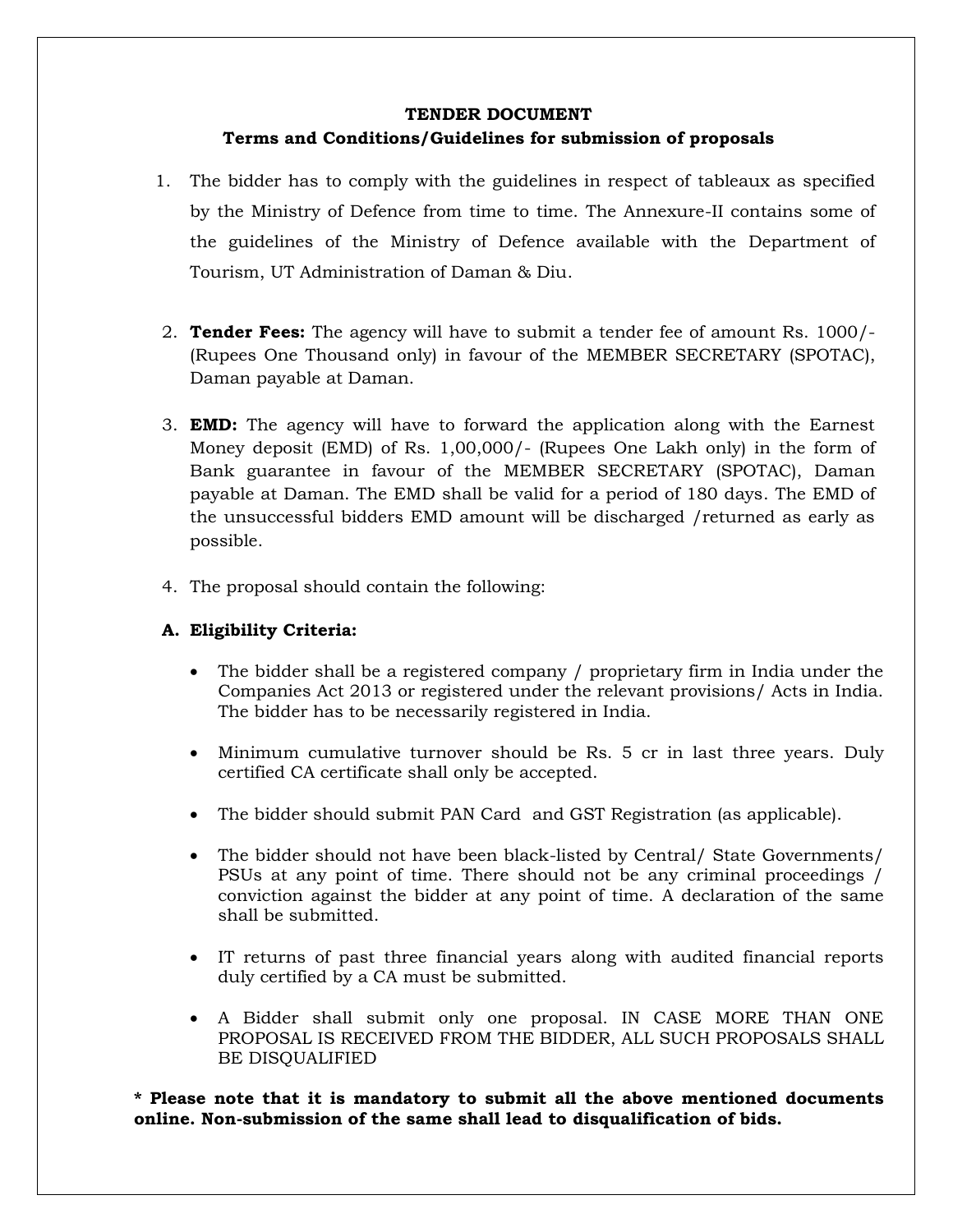## B. **Technical Bid:**

 "Technical Bid" should contain the following particulars regarding eligibility criteria and treatment of the theme

- i. The agency must have experience in conceptualizing a theme of tableaux for any national level event. The event must have been organized by any Central Government / State Government / Semi-Government / PSUs / Departments / Chambers of Industry Associations / Private Companies.
- ii. The treatment suggested for the theme of 150th Anniversary of Mahatama Gandhi for the UT Administration of Daman & Diu's tableaux to be selected for next year's Parade. Besides a narrative explanation, the treatment should contain drawings and designs explaining the manner in which the theme can be presented. The agencies can present more than one design for the them

|                 | <b>Evaluation</b><br>criteria                                                                                                                                                                                                                                                                                                                                                                                                                                                                                       |                          | Scoring methodology                                                                                                                                                          |                      | Maximum<br><b>Marks</b> |    |
|-----------------|---------------------------------------------------------------------------------------------------------------------------------------------------------------------------------------------------------------------------------------------------------------------------------------------------------------------------------------------------------------------------------------------------------------------------------------------------------------------------------------------------------------------|--------------------------|------------------------------------------------------------------------------------------------------------------------------------------------------------------------------|----------------------|-------------------------|----|
|                 | <b>Technical Capacity of the Bidder</b>                                                                                                                                                                                                                                                                                                                                                                                                                                                                             |                          |                                                                                                                                                                              |                      | 30                      |    |
|                 | of<br>No.<br>selected<br>National<br>event:                                                                                                                                                                                                                                                                                                                                                                                                                                                                         | tableaux<br>for<br>level | The agency responsible for a tableaux that<br>participated in at least one National Level<br>celebration:<br>1 national level<br>Projects<br>2 or national level<br>Projects | 20 Marks<br>30 Marks |                         |    |
|                 |                                                                                                                                                                                                                                                                                                                                                                                                                                                                                                                     | Presentation             |                                                                                                                                                                              |                      |                         | 50 |
|                 | The presentation should cover the following in sufficient detail:<br>The treatment suggested for the theme showcasing the 150 <sup>th</sup><br>Anniversary of Mahatma Gandhi for the UT Administration of Daman<br>& Diu's tableaux to be selected for this year's Parade. Besides a<br>narrative explanation, the treatment should contain drawings, designs<br>and 3D image mapping explaining the manner in which the theme can<br>be presented. The agencies can present more than one design for the<br>theme. |                          |                                                                                                                                                                              |                      |                         |    |
| Total $(1 + 2)$ |                                                                                                                                                                                                                                                                                                                                                                                                                                                                                                                     |                          |                                                                                                                                                                              | 80                   |                         |    |

C. The scoring criteria to be used for evaluation shall be as follows:

## **B. Financial Bid**

(i) Financial bid should contain the consolidated cost of tableaux i.e. from conceptualization till the presentation of tableaux on the Republic Day, along with break-up of expenses for its dismantling, removal of material and other expenses whatsoever ( inclusive of all taxes).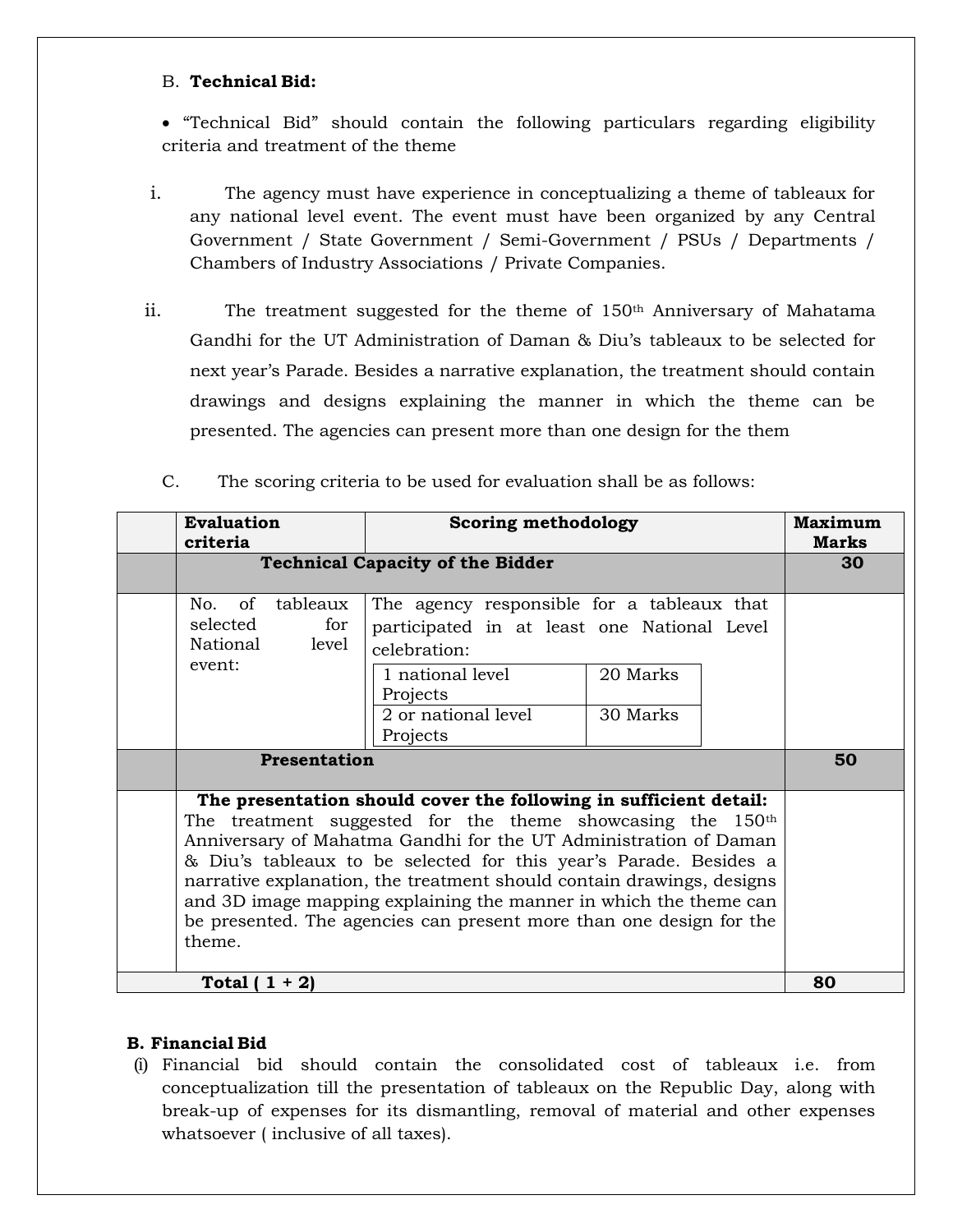(ii) Agency shall submit the financial bids in hard copy on or before stipulated date and time.

## **5. Selection Process:**

Selection committee will evaluate technical bids and based on the assessment of technical bids. The technical evaluation will be on the aggregate of 80% marks. Technical assessment will be based on creative ideas, treatment of theme/subject and its presentation in the form of drawings and designs etc. On the basis of technical assessment the financial Bid of the shortlisted agencies only will be opened. Financial evaluation will carry a weightage of 20% marks.

## **6. Evaluation Criteria:**

The aggregate of marks, after adding the scores from the technical and financial evaluation will determine the outcome and the work will be awarded to the Agency which gets the highest aggregate marks. Proposals will finally be ranked according to their combined technical (TS) and financial (FS) scores as follows:

$$
S = TS \times Tw + FS \times Fw
$$

Where S is the combined score and Tw and Fw are weights assigned to Technical Proposal and Financial Proposal that shall be 0.70 and 0.30 respectively.

The technical & financial scores of the agency will be added to arrive at the final combined score. The Bidder who has secured the highest Composite Score shall be declared the Preferred Bidder subject to the satisfaction of the Competent Authority.

| Sr  | <b>Particulars</b>                 | Date & Time         |
|-----|------------------------------------|---------------------|
| No. |                                    |                     |
|     | Last Date for Submission of tender | 07/09/2018 1300 Hrs |
|     | Presentation                       | 07/09/2018 1400 Hrs |
|     | Opening of Technical Bid           | 07/09/2018 1700 Hrs |
|     | Opening of Financial Bid           | 07/09/2018 1800 Hrs |

## **7. Time Line:**

 **\*Tender/proposals received after the fixed time and date will not be entertained.**

## **8. Scope of work:**

The work has to be undertaken on a turnkey basis and will include all aspects of:

- (i) Fabrication of tableaux i.e. from conceptualisation, making of designs, modification of designs from time to time as per the requirement and instructions, presentation of the designs before the selection committee of the Ministry of Defence and upon selection of the model, fabrication of the actual tableaux as per the requirement, specification, time schedule and instructions issued by the Ministry of Defence.
- (ii) Providing of suitable/appropriate composition of music etc, arrangement of artists and actual pre-recording of the music for the use in the tableaux.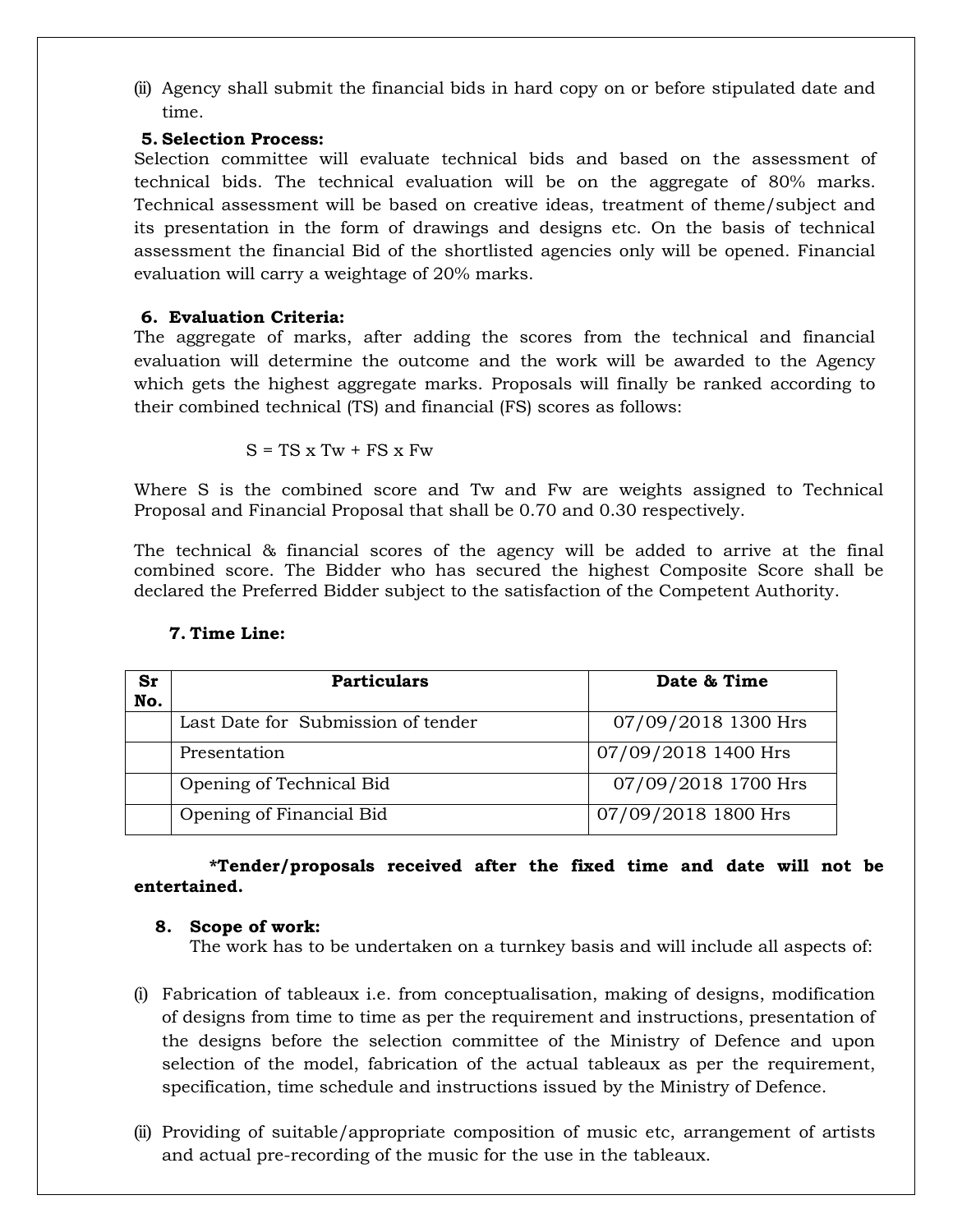- (iii) Presentation and display of tableaux during the Republic Day Parade, full dress rehearsal and other rehearsals to be decided by Ministry of Defence and maintenance of required service at the time of presentation during the event.
- (iv) The turnkey project would also include any other work that may have direct or indirect bearing with the fabrication and presentation of the tableaux and may facilitate the project in any manner viz. printing of tableaux brochures, PR with print & electronic media etc.
- (v) The Competent Authority reserves the right to modify, change, accept or reject the work in totality or any part there of or cancel the project at any stage without assigning any reason.
- (vi) The copyright of the work shall vest with the Department of Tourism, UT Administration of Daman & Diu and it would have rights on the awards won, if any.

## **9. Time Frame:**

- i) The agency selected for the execution of the job has to complete the tableaux as per the deadlines and time schedules fixed by the Tender Inviting Authority for completion of the various stages of the work and would have to adhere to any time schedule to be fixed so as to enable this Office to fine-tune the processes involved in fabrication as per requirement from time to time before the display.
- ii) The Tender Inviting Authority will have the right to make necessary modifications/alterations in the layout till the last moment in order to ensure that a quality product is finally put on display.
- iii) Failure to meet the time schedules will invite a penalty  $\omega/2\%$  of the contract value per day of delay.
- iv) After the event is over the party/agency shall be responsible for dismantling and removing the materials as per the prescribed time schedule of the Ministry of Defence and shall be liable to pay any demurrage that might be imposed by Ministry of Defence for non-compliance of dismantling schedule.
- v) The dismantling and removal of the material have to be done by the agency at its own cost and hence of the same may be factored in the financial quote.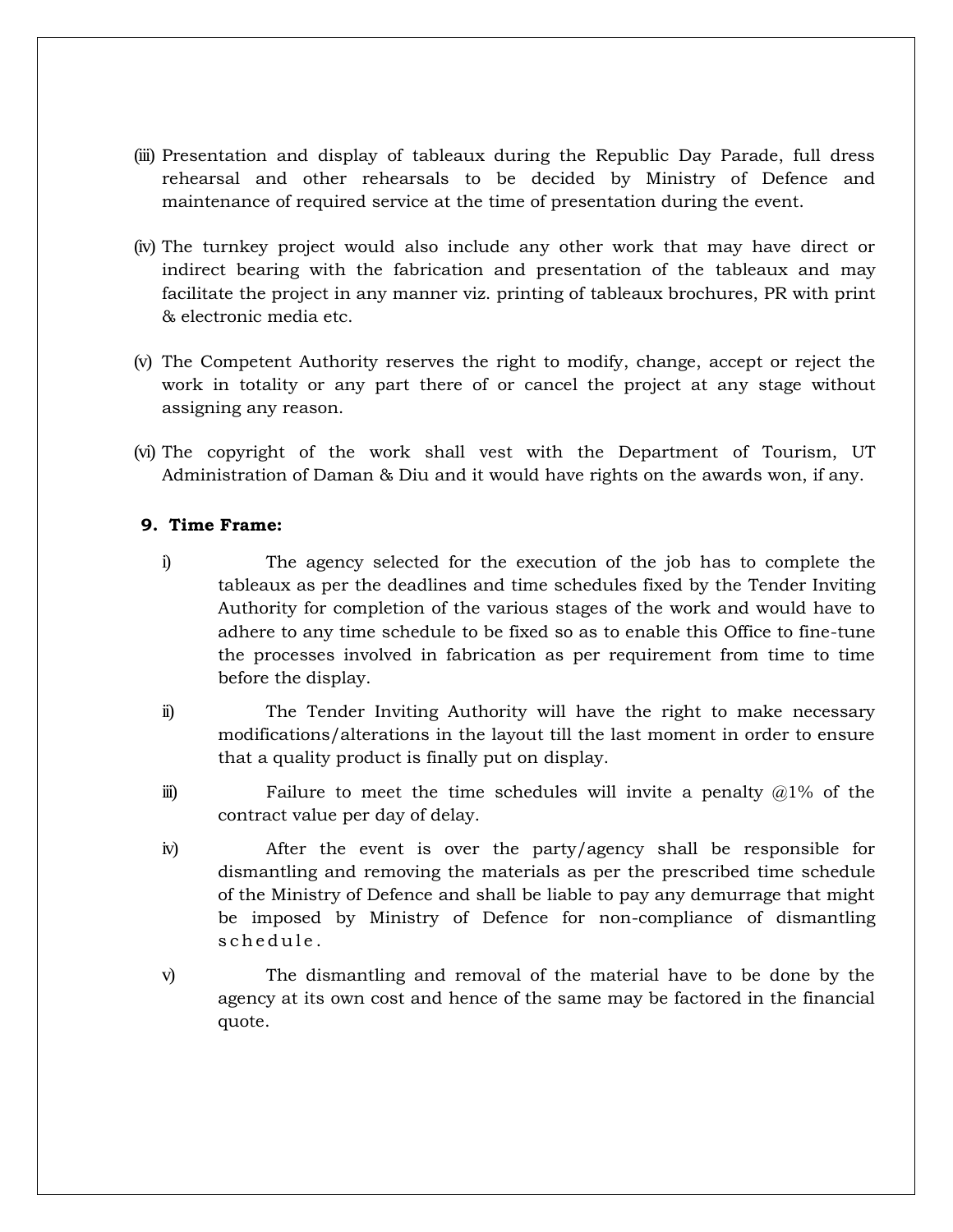# **APPLICATION FORM FOR CONCEPTUALIZATION AND FABRICATION AND DISPLAY OF TABLEAUX DURING REPUBLIC DAY PARADE-2019**

(Please use additional sheets/annexure, if required)

| $\mathbf{1}$   | Name of                                                                                                                                                                                   |  |
|----------------|-------------------------------------------------------------------------------------------------------------------------------------------------------------------------------------------|--|
|                | Agency/Organization:                                                                                                                                                                      |  |
| $\overline{2}$ | Office address (with<br>telephone/mobile & e-<br>mail):                                                                                                                                   |  |
| 3              | Details of the creative<br>personnel with their bio-data<br>and address in Delhi                                                                                                          |  |
| 4(i)           | Experience in the area of<br>conceptualization fabrication<br>and display of Republic Day<br>tableaux at National/State<br>level, (detailing the years,<br>organization and theme)        |  |
| ii)            | Experience in fabrication and<br>display of tableaux in other<br>major events, if any (detailing<br>the years, organization and                                                           |  |
| $5^{\circ}$    | Photographs/CDs of earlier<br>work:                                                                                                                                                       |  |
| 6              | Awards won (with<br>details including<br>copies of the                                                                                                                                    |  |
| $\overline{7}$ | Certified copies of the Annual<br><b>Statements of Accounts</b><br>certified by Chartered<br>Accountants indicating the<br>turn-over of the agency for<br>the last three financial years. |  |
| 8              | Particulars of the latest<br>PAN No./TIN No.                                                                                                                                              |  |

Date : Signature of Proprietor/ Authorized Signatory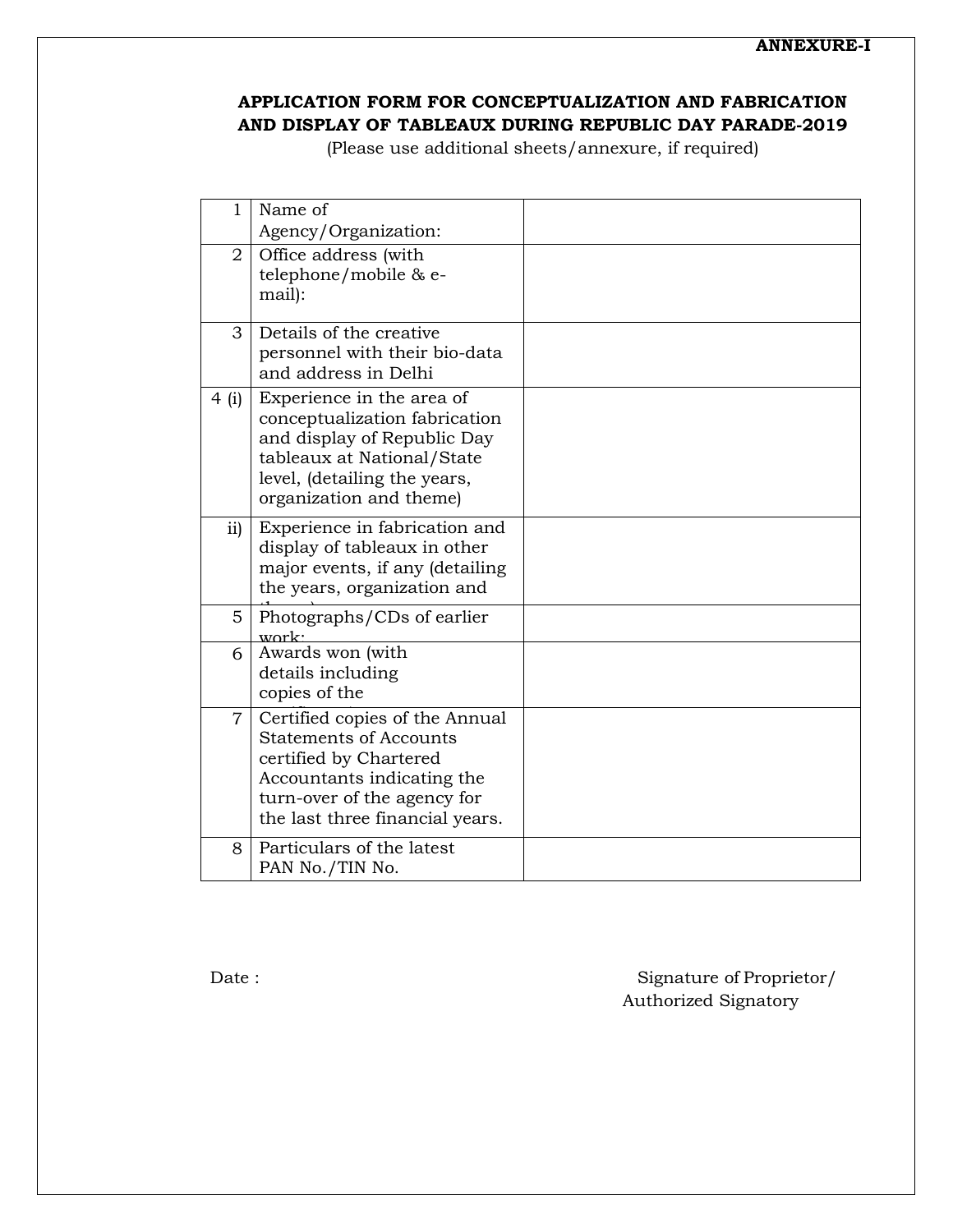**Guidelines for preparation of Tableaux proposals for participation in the Republic Day Parade-2019:**

# **1. Suggestive Themes: Commemorating the 150th Anniversary of Gandhiji**

#### **2. Selection Process:**

The tableaux proposals received from various organizations/ agencies are evaluated in a series of meetings of the Expert Committee consisting of prominent persons in the field of art, culture, painting, sculpture, music, architecture, choreography etc. In the first phase of selection, the sketch/design proposals are scrutinized and suggestions, if considered necessary, are given to carry out modifications in the sketch/design. Once the sketches/designs are approved by the Committee, the participants are asked to come up with three dimensional models of their proposals. However, entering into the model stage itself does not mean selection. The models are thereafter examined by the Committee for final selection depending upon various considerations. Not more than one tableaux from an organization participates in the Parade.

Adequate time is given to the concerned agencies to make arrangements for attending the meetings of the Expert Committee. Non-attendance in any meeting means withdrawal and concerned agency will not be invited in subsequent meetings. All cost for attending the meetings is to be borne by the concerned agency. **All interactions with the members of the Committee will be made by the official representative of the organization concerned**. The artists/ designers, etc. may accompany the official representative to suitably take note of the suggestions given by the Committee to carry out modifications in their respective sketch/design/model. **They will, however, not directly interact with the members of the Expert Committee unless they are specifically authorized by the Committee to do so to explain any specific point.**

## **3. Preparation of Sketch / Design:**

The sketch / design (preferably in graph) on a scale of 1':1" should be simple, colourful, easy to comprehend and should avoid statistical data and unnecessary details. It should be able to convey whatever it presents, by itself and should not require any explanation, writing or elaboration. **Writing or use of logos on tableaux is not allowed except the name of States/UTs presenting which is allowed in Hindi in the front, in English on the back and in Regional language on the sides of the tableaux.** Similarly, in case of Ministries/ Departments and other agencies, **name of the Ministry/Department/ organization is to be given in Hindi in the front and in English on the back**. Designs in virtual reality in the form of CD showing the various components displayed from different angles, can also be presented.

#### **4. Preparation of models:**

After the approval of the proposed sketch/design by the Expert Committee in its preliminary meetings, three dimensional model of the proposed tableaux would be prepared on the lines of the suggestions given by the Committee for further inspection. Final approval for participation would be accorded only after the models of the tableaux are finally selected by the Committee.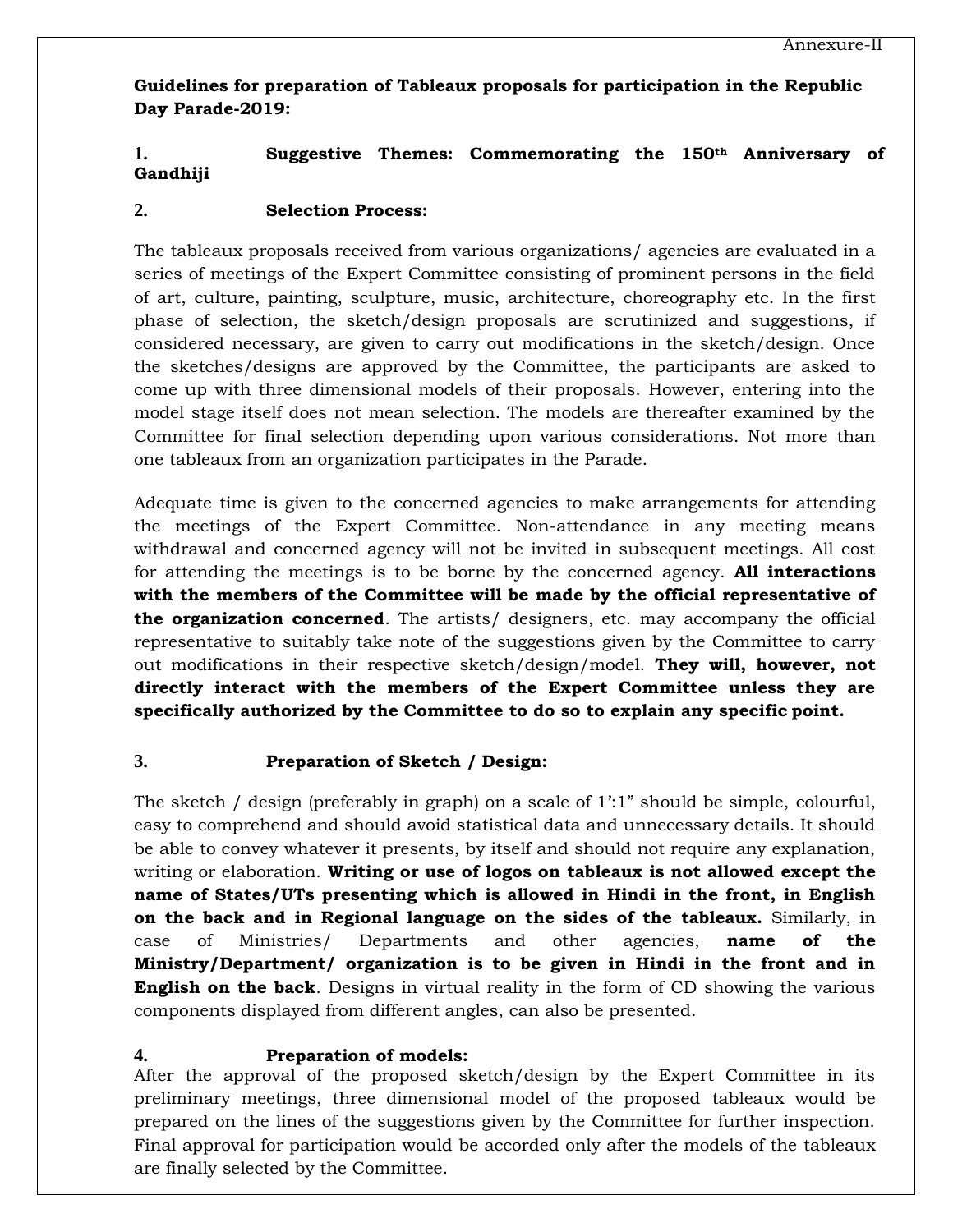**5. Points to be kept in view while drawing up the proposal:**

**(i) One tractor and one trailer, upon which a tableaux would be fabricated, would be provided by the Ministry of Defence free of charges.**

- (ii) **No additional tractor, trailer or other types of vehicles would be allowed to be used in the tableaux.** This aspect should be kept in mind while preparing the designs of the tableaux proposals to be presented before the Central Expert Committee.
- (iii) There is no objection to the use of vehicles other than tractor and trailers for fabrication of tableaux to give them a different look. But these vehicles will have to be arranged by the sponsoring authorities themselves. Under no circumstance, the total number of vehicles used in a tableaux or the total number of distinguishable mobile components of a tableaux would be more than two.
- (iv) As far as possible, there should be some movements, sound and animation on the tableaux.
- (v) **The number of performers on the trailer would not be more than 10 persons. No performer is permitted to be on the tractor component of the tableaux. Attractive ground element however can be considered on a limited number of tableaux only if it goes with the theme.** These conditions are subject to modifications by MOD depending on the requirement of the tableaux.
- (vi) In case of tableaux on cultural, historical/traditional themes, the colours, design, costumes, materials etc. used should be authentic to present local flavour. The performers on the float or on ground should also look to be authentic in case any cultural or traditional event is being depicted.
- (vii) The sketch should clearly depict as to how the tractor pulling the tableaux will be used as a part of the theme. Camouflaging the tractor should be in harmony with the main theme of the tableaux. There should be a gap of about 6-7 feet between the tractor and the trailer and/or between two trailers for turning or maneuvering. This should be taken into account while designing the tableaux.
- (viii) In case, a tableaux is proposed to be integrated with a folk dance, it should be ensured that the selected dance is a genuine folk dance and the costumes and musical instruments are traditional and authentic. **The tableaux and the dance should also have thematic unity**. The strength of the dance party, excluding those who are to perform on the tableaux, **should not exceed 25 persons**. The video clippings of the dance may also be sent along with the proposals.

# 6. **Dimensions**:

While preparing the sketches and subsequently, three dimensional models, the following approximate dimensions of the trailers and tractors, which will be supplied to them for the fabrication of the tableaux, may be kept in view.

## **Trailer**

Length  $\overline{24'8}$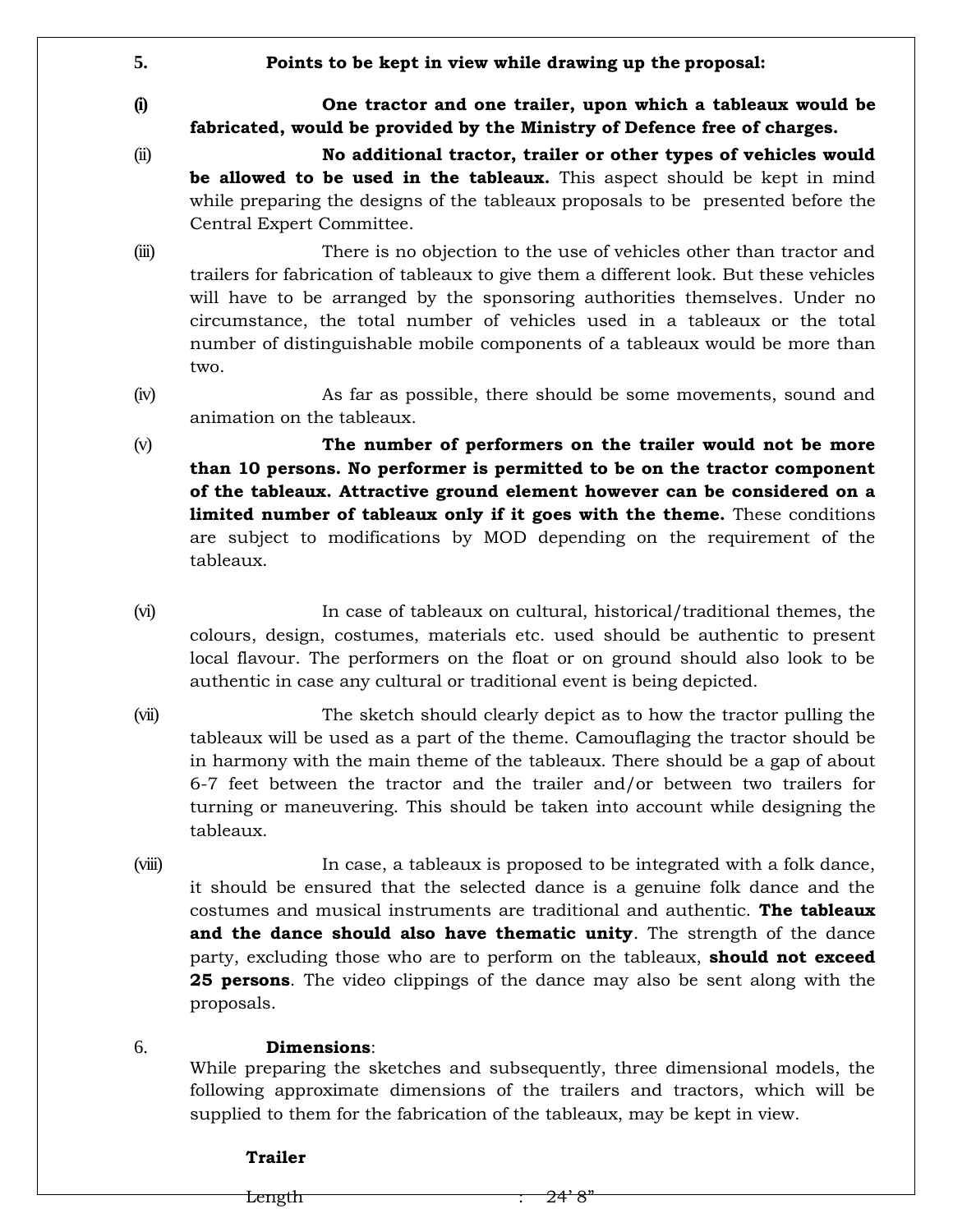| Width                  |                     |
|------------------------|---------------------|
| Height                 | $\cdot$ 4' 2"       |
| Load carrying capacity | $: 10 \text{ tons}$ |

The length, breadth and height of a single tableaux should not exceed 45', 14' and 16' (from the ground level) respectively. **If it is proposed to use any other vehicles under own arrangements, particulars thereof should be indicated in the proposal.**

## **7. Facilities to be provided by the Ministry of Defence:**

During the meetings of the Expert Committee, the facilities such as a PC, LCD projector, DVD player and an overhead projector would be made available by the Ministry of Defence. Should there be any other support requirements, the Ministry may be informed in advance.

Note: The above guidelines are subject to modification as per the directions of the Ministry of Defence, GOI which shall be binding on the part of the bidders